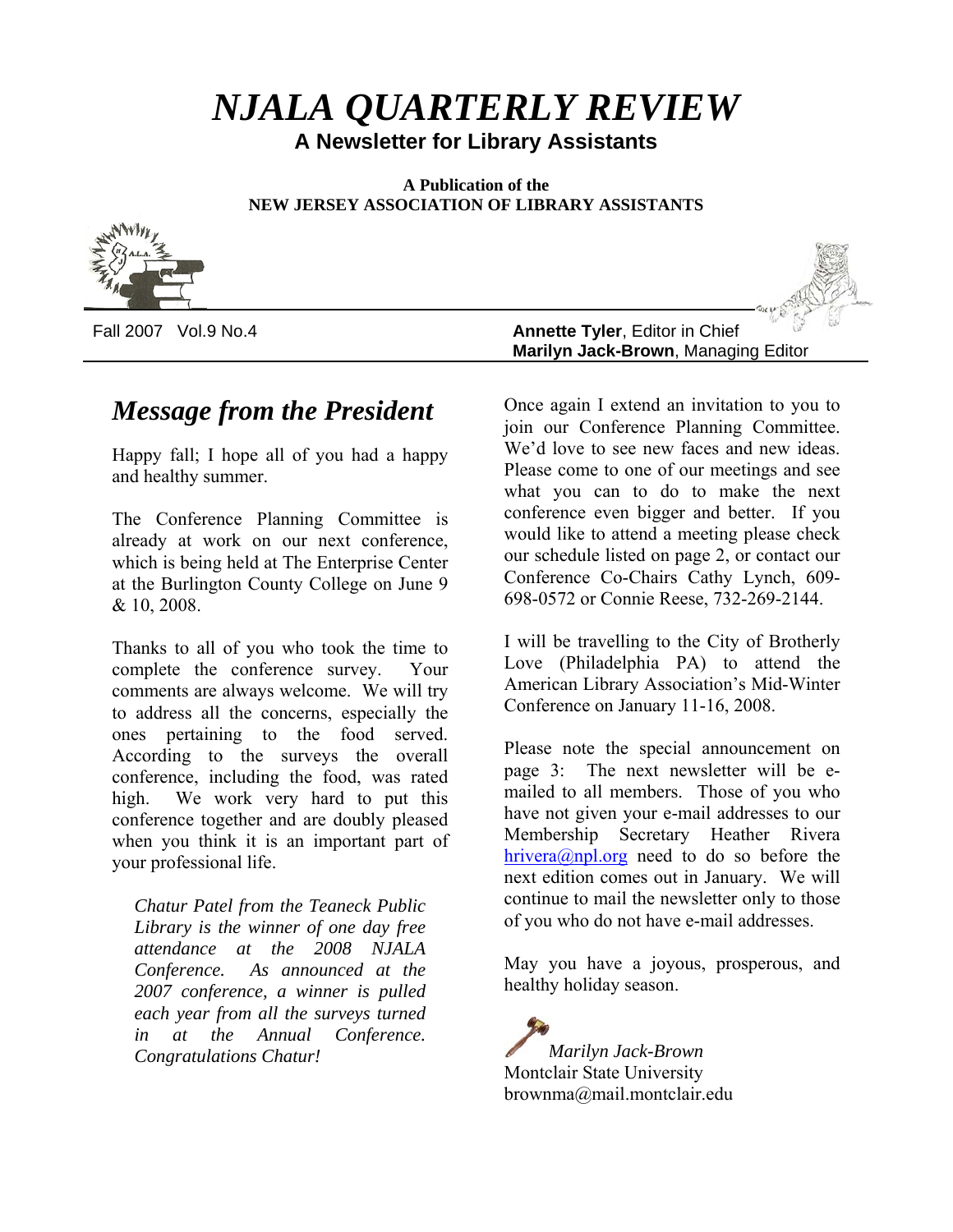# **In My Life**



Meet Suzanne Ridzy. She lives in Bridgewater in a full household. In addition to her husband and four children there are a yellow lab, a chocolate lab, two princess cats, two noisy,

beloved rats, and a bearded dragon.

Suzanne was born in Philadelphia but grew up in Wyncote, Pennsylvania. She enjoys knitting, baking, reading, kayaking, fishing, and walking on the Delaware and Raritan Canal towpath.

Before beginning her career in library work, Suzanne was an assistant teacher and a claims adjuster for the Department of Labor and Industry. While her children where growing up she had an in-home day care business.

In 1994, Suzanne began working in the Somerset County Library System, at the Bridgewater Branch, as a part time clerk in the Circulation Department. She became a full time employee in 2000 as a Library Assistant. Currently she is Head of Circulation at the Mary Jacobs Branch in Rocky Hill. She said she "enjoyed working with the many wonderful people" in Bridgewater and now is "lucky enough to work with and supervise a fantastic group of people" in Rocky Hill.

Suzanne Ridzy has been a member of NJALA for five years and enjoys attending the conference each year. She was a 2007 Conference Co-chair. She said she "felt it was a huge challenge but thanks to the dedication of the whole team it turned out to be a big success." She was just elected to the NJALA Executive Council as Corresponding Secretary.

NJALA affords her the opportunity to meet Library Paraprofessionals from around the state. She is able to "share challenges and joys that all encounter in their careers."

Suzanne closed with an invitation. She said, "I invite and encourage folks to join the Conference Planning Committee. It is a big job to organize the annual conference, but it is also rewarding to see the conference come together, plus it is fun to get to know others from around the state that are in the same line of work that you are in." Conference meeting dates are June 9 and 10, 2008. Information about the conference will be listed on the association website: [www.njala.org/](http://www.njala.org/) . Check it out!

*Beverly Porter*, Retired Somerset County Library, Bridgewater

## ♦ ♦ ♦

## MEETING DATES

November 30 - Brick Branch, Ocean County Library

December 12 - Metuchen Library, Somerset County Library System with a Christmas lunch to follow including a grab bag gift \$15-20; we will pick names at the November meeting.

January 17 – Hillsborough Branch, Somerset County Library System

February 22 – Walsh Library, Seton Hall University

March March 18 - Brick Branch, Ocean County Library

April 16 - Mary Jacobs Branch, Somerset County Library System

May 15 - location to be announced

June 5 - Enterprise Center, Burlington County College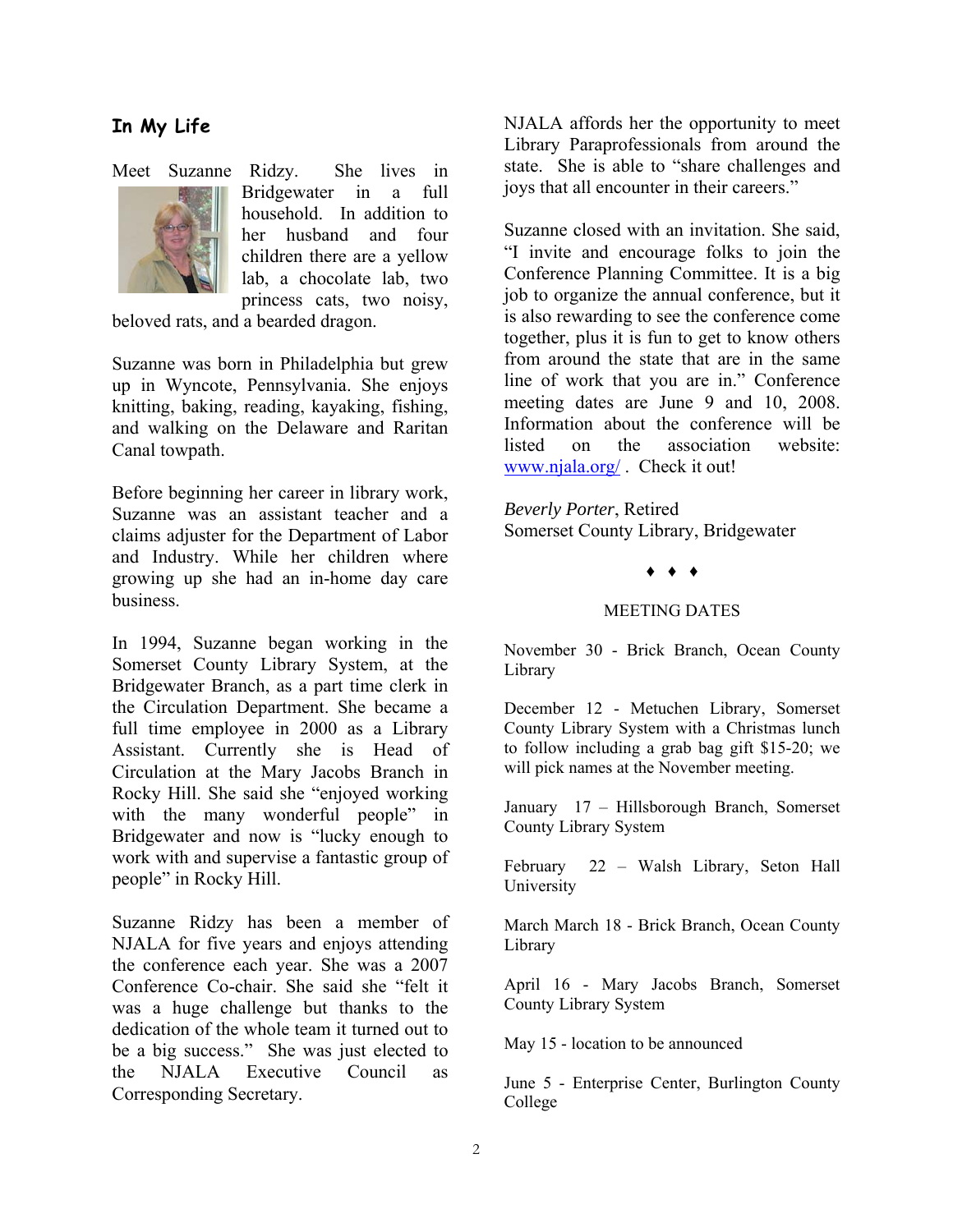

# about our newsletter:

The Executive Board of the New Jersey Association of Library Assistants has reviewed the monetary expense and the time frame of producing and postal mailing the newsletter and has determined that it would be advantageous to institute a new process, which follows:

# **WEBSITE**

The official arrangement is that starting with the Winter 2008, Volume 10 No. 1, edition the *NJALA Quarterly Review A Newsletter for Library Assistants* will be published on our website [www.njala.org](http://www.njala.org/). As an experiment the Summer 2007 edition, Volume 9 No. 3, and this one, Fall 2007, Volume 9 No. 4, are already posted on the web. Thank you webmaster Gwenn Laisie!

# E-MAIL

If your address is on file you will receive a copy of the newsletter via e-mail. If you did not include your e-mail address on your membership registration form please contact Membership Secretary Heather Rivera [hrivera@npl.org](mailto:hrivera@npl.org) and give her your information so she may enter it into the data base, and you will not miss a copy of the newsletter.

# SNAIL MAIL

If you do not have an e-mail address or access to our website please contact NJALA President Marilyn Jack-Brown, Montclair State University, Sprague Library, 1 Normal Avenue, Upper Montclair NJ 07043, 973-655-5119, and let her know that you need a paper copy of the newsletter.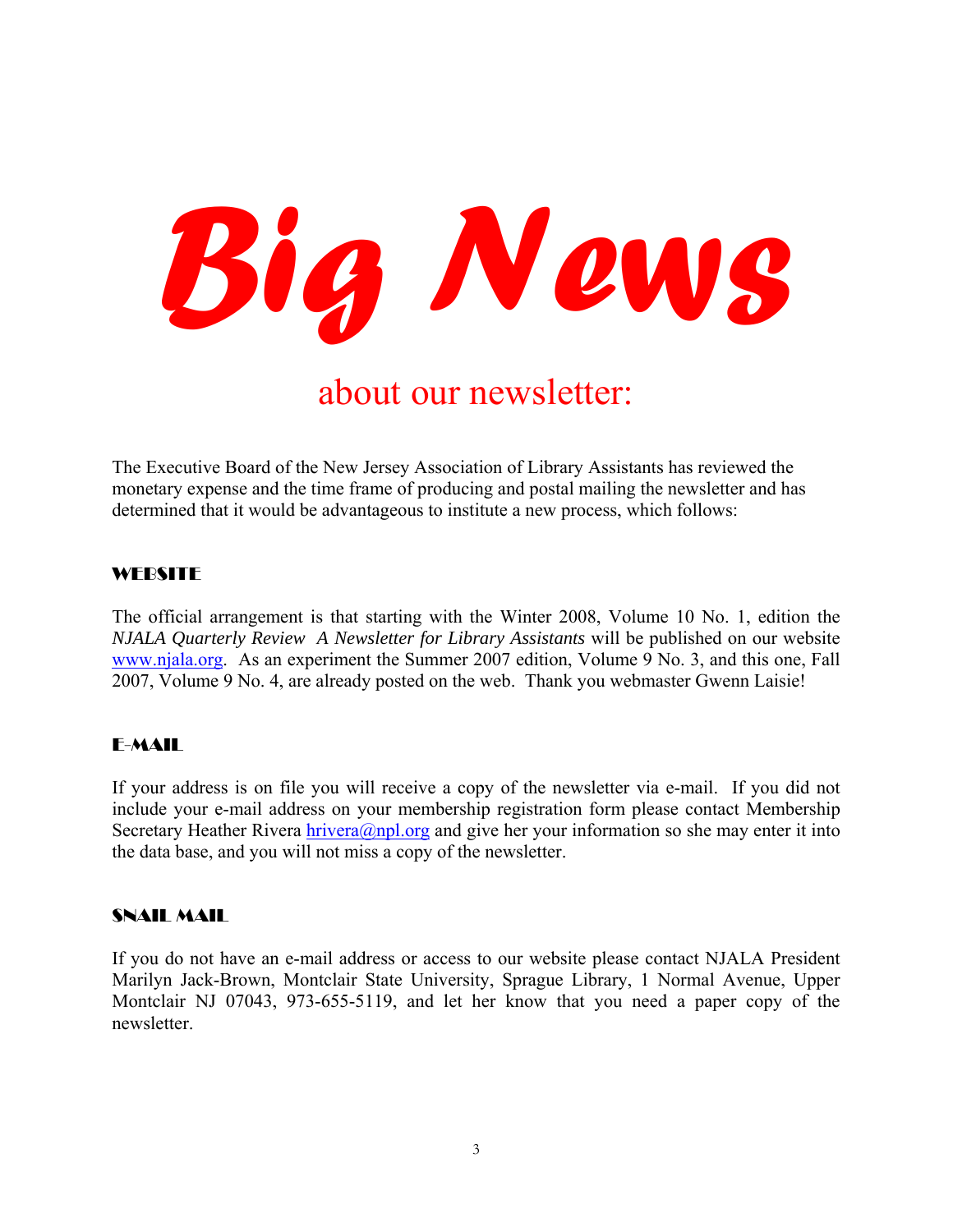# **A Baby BOOM!**

The Ocean County Library System is having a mini baby boom among the NJALA grandmothers.

Nancy Schramm of the Lakewood Branch has a new granddaughter born on September 10, Dolores Marino of the Waretown Branch has a new granddaughter born on September 28, and my daughter gave birth to a baby girl on August 17.

*Ellen Brewer*  Principal Library Assistant

♦ ♦ ♦

# *A Busy Writing Group*

The Logan Township Branch of the Gloucester County Library System (GCLS) has an active writing group. The group first met in May 2006 for a six week memoir writing seminar facilitated by Narcissa Weatherbee of Woodbury, NJ. The funding for the memoir writing seminar was provided by a grant from the Karma Foundation. Catherine M. Sampson, Senior Library Assistant at the Logan Branch suggested the grant project and wrote the successful grant application. Catherine is a member of the writing group and acts as the library liaison to the group. The Logan Library Writing Group is the only writing group currently offered by GCLS. The group is open to writers of every genre. Members enjoy the opportunity to share their work with others in a supportive environment. The Logan Library Writing Group meets on the second and fourth Wednesday of the month from  $7 - 8:45$  p.m. in the library's meeting room. The group will not meet on December 26, 2007.

If your library sponsors a writing group and you would be willing to share resources – or if you are interested in joining our group, please contact Catherine Sampson at the Logan Township Library at 856-241-0202 or [csampson@gcls.org.](mailto:csampson@gcls.org)

# ♦ ♦ ♦

## **A Sad Note**

William Payne, 67 of Beachwood NJ passed away October 27, after a short illness. Bill is survived by his wife of 31 years, Dolores (Dee), and by his children and grand-children. Dee was one of the early, active members of NJALA. She served on the Executive Board as Conference Co-Chair, President, Immediate Past President, and Treasurer.

♦ ♦ ♦

HELP WANTED Join Our Panel

We are looking for library assistants who are either currently in library school or have recently graduated. Students who are in campus study or those in on-line programs are needed.

This type of presentation was requested in the 2007 conference survey. We especially would like to know about your work load is it hard to juggle or easy? How did you get started on your quest for your graduate degree? What special tips can you give us?

Ginger Cairns, Long Beach Island, will be coordinating this panel. Please call her, 609-494-2480. Students from outside of Ocean County are welcome to join in the fun. You may also call me at 732-269-2425 to sign up for the panel.

#### *Connie Reese*

Berkeley Branch, Ocean County Library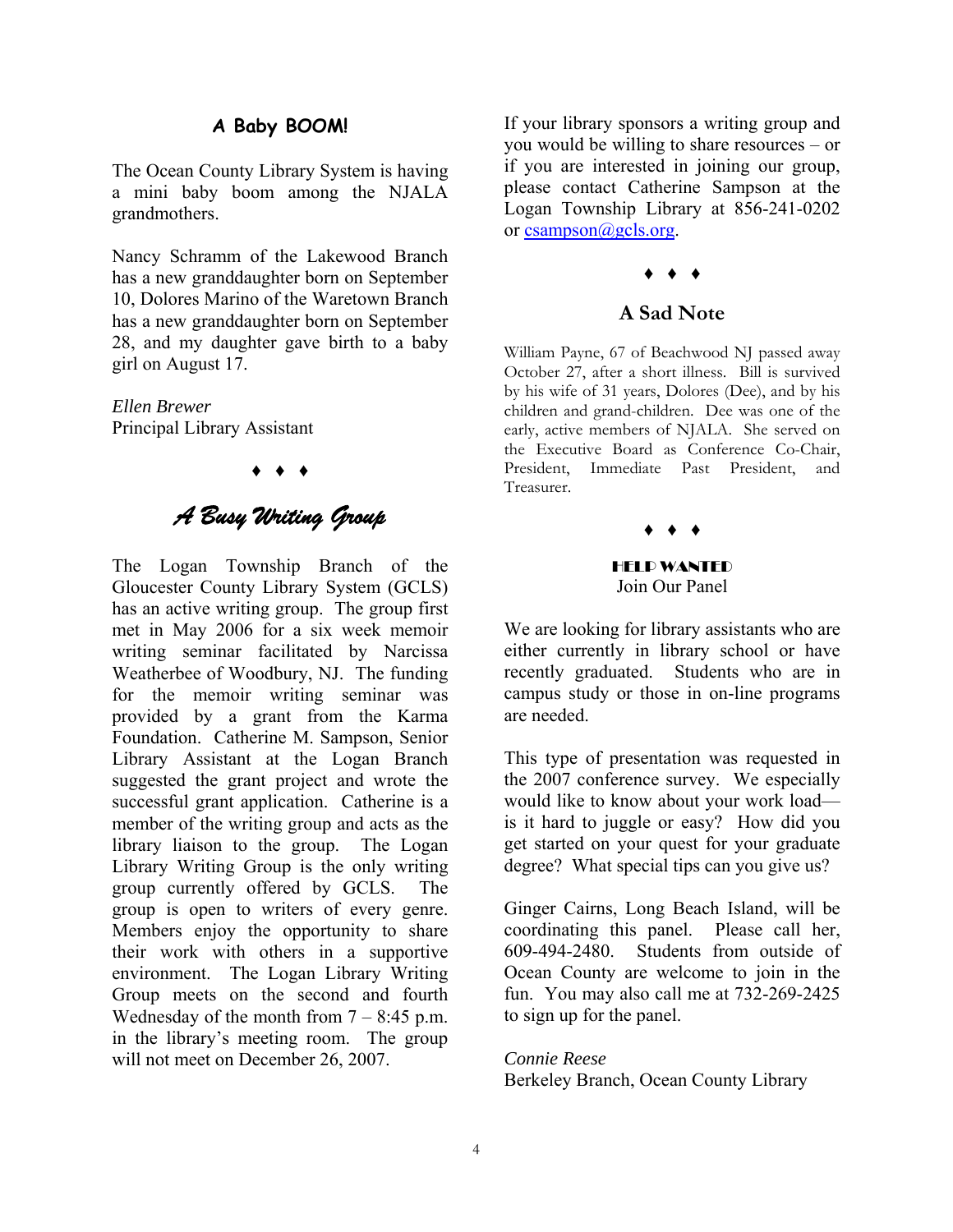# **Let the TIGER be with you**

Just a little history ... the memory of the Tiger goes deep into the roots of our organization. I imagine that a number of you wonder each time you receive the newsletter, "What on earth is that tiger doing there? Did NJALA originate on the campus of Princeton University?" The following explanation may set you straight and give you an appreciation of how much we value our founding members.

The following is a reprint of a letter that Rita Hilbert had published in the Spring/Summer 1998 edition of the *L.A. Times*. Rita was the first president of NJALA, and even though she went on to earn her Master of Library Science degree and quickly became a library director, she still keeps in touch with our organization. Her latest association with us was as a keynote speaker at our June 2007 conference.

During the early years of NJALA's development many people touched the organization in myriad ways. Carolyn Brenner was one of those people. Ever eager to participate she was one of the first members to have a letter raving about the conference, a poem or two, and always a drawing available to the Newsletter Committee for each issue. You could always count on Carolyn! Her enthusiasm for the Association was immense, and she willingly took on the monumental task of contacting each state to begin to develop a dialogue with each existing or proposed group of library assistants.

Carolyn was a young woman when she died, and her death was a milestone in our history. Just so we don't forget our past, I went back into some papers I saved and found the following from the

## *L.A. Times The Library Assistants Times* Volume 2 No. 1, Winter/Spring 1990

It is with sadness that we acknowledge the passing of one of our cherished members.

Carolyn Brenner of the N.J. Division of Economic Assistance Library in Trenton passed away suddenly on Sunday,<br>February 11<sup>th</sup>. She leaves a husband She leaves a husband Robert and a daughter Robyn.

Carolyn was a frequent contributor to our newsletter. She was currently working as NJALA's Association Liaison and Investigation Manager and was responsible for contacting associations of library assistants in other states in an attempt to organize a medium for interstate communications.

Shortly after Carolyn's death the Executive Council of NJALA met. At that meeting it was decided that the tiger submitted by Carolyn for an earlier issue of the newsletter would become the newsletter mascot. The tiger would then appear in every issue of the newsletter varying in size dependent upon the amount of news that was reported.

Carolyn's husband and daughter were informed by letter of the Executive Council's decision and were truly appreciative that her memory would live on through her drawings.

*Rita Hilbert*  Mount Olive Library

Editor's note: As any of you who are regular readers of the *NJALA Quarterly Review* have probably noticed: the tiger is a noticeable part of our masthead. Starting with the Spring/Summer 1998 edition of our forerunner the *L.A. Times* the tiger has been in evidence. Originally we did stick the tiger in wherever we could. Sometimes the graphic would take up most of a page, and sometimes it would be rather small. You never could figure out where it would end up. Finding a place for the tiger could be an interesting but nerve wracking process until one day the editorial staff decided to find a permanent spot for the tiger as part of the masthead. It now sits proudly guarding each publication.

*Annette Tyler*  Morristown & Morris Township Library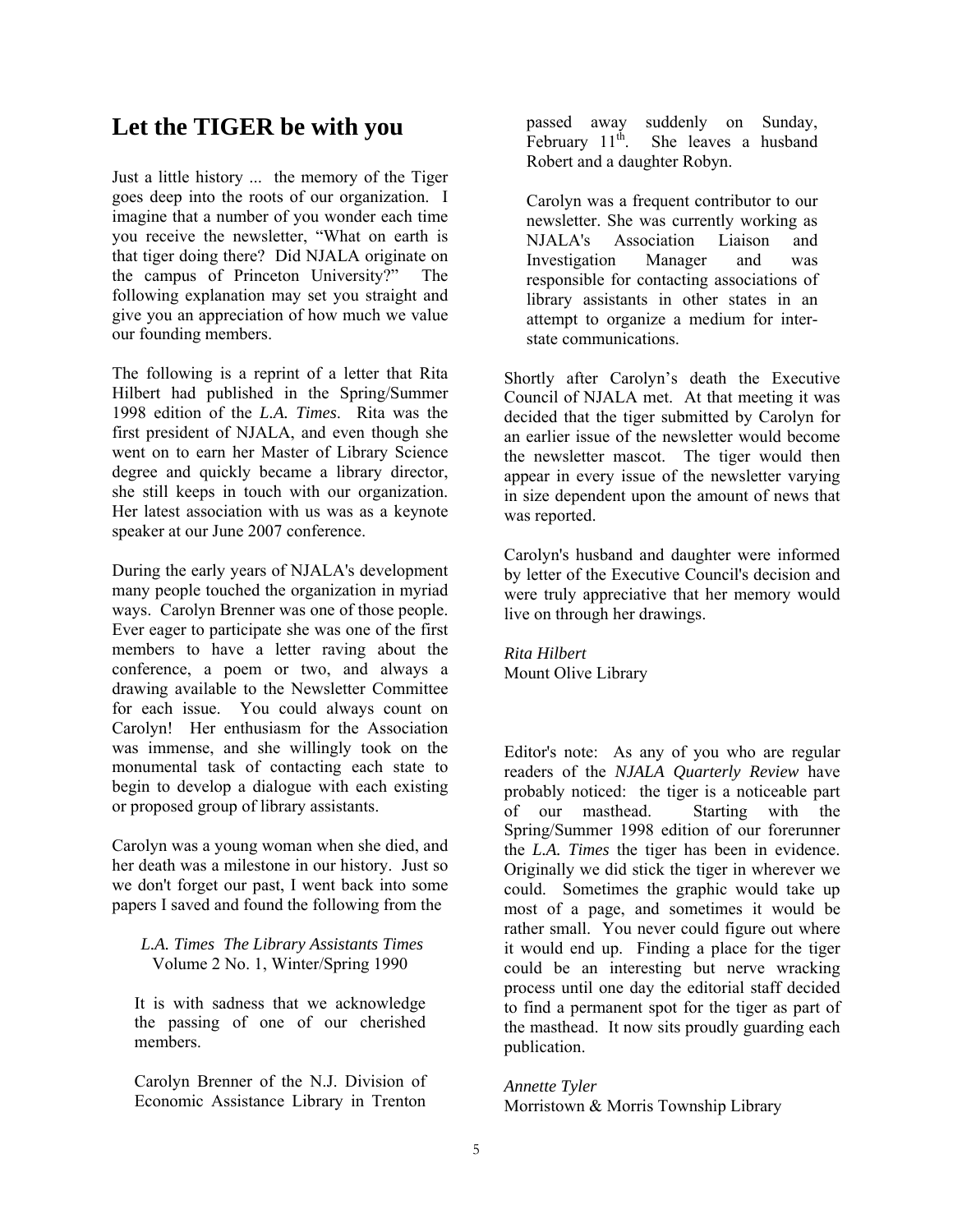# **Without your help, we'll lose 11 major databases**

Access to 11 important databases will cease on February 28, 2008. Urgent help is needed to restore a \$1 million cut in this year's New Jersey state budget for the New Jersey Knowledge Initiative (NJKI).

The NJKI is a NJ State Library program to fund science, technology and business databases to higher education, small businesses, and public libraries. The NJKI pays for the following 11 databases made available to Seton Hall and other institutions:

- Biomedical Reference Collection
- Business Source Premier
- CINAHL (Nursing)
- Pre-CINAHL (Nursing)
- MEDLINE
- Nature Online Journals
- Nursing and Allied Health Collection
- **OVID Selected Core Medical Journals**
- RefUSA
- Regional Business News
- Wiley InterScience Journals

If the \$1 million is not restored, database access to faculty and students, higher education institutions, and the small business community in New Jersey will cease on February 28, 2008.

Please contact Governor Corzine and your state legislators, and tell them it is critically important that we continue to have access to these databases.

Call the Governor's Office 609-292-6000, and tell them you are calling **in support of**

reinstating \$1 million to the New Jersey Knowledge Initiative. Or send email to the governor advocating for NJKI at the following Web site:

## <http://www.state.nj.us/governor/govmail.html>

Select the topic: "Commerce" and title the email "Support NJKI."

You can obtain the contact information for your New Jersey state senator and assemblypeople by using this form:

## [http://capwiz.com/for/state/main/?state=NJ](http://capwiz.com/for/state/main/?state=NJ&view=myofficials#0) [&view=myofficials#0](http://capwiz.com/for/state/main/?state=NJ&view=myofficials#0)

Everything that you need in terms of talking points and contact information is available right on the NJKI website. Go to:

## [www.njki.org](http://www.njki.org/)

and click on the link:

"Help US keep helping YOU! KEEP NJKI GOING AFTER 2/28/08 VOICE YOUR SUPPORT FOR NJKI NOW!"

In order to keep track of advocacy efforts, we would appreciate notices of phone calls, e-mails, or copies of letters. Please let either of the following at the New Jersey State Library know that you have contacted the governor or a legislator:

Norma Blake E-mail: [nblake@njstatelib.org](mailto:nblake@njstatelib.org) or Kathleen Peiffer Email: [kpeiffer@njstatelib.org](mailto:kpeiffer@njstatelib.org)

Thank you for your assistance in maintaining access to these 11 valuable databases.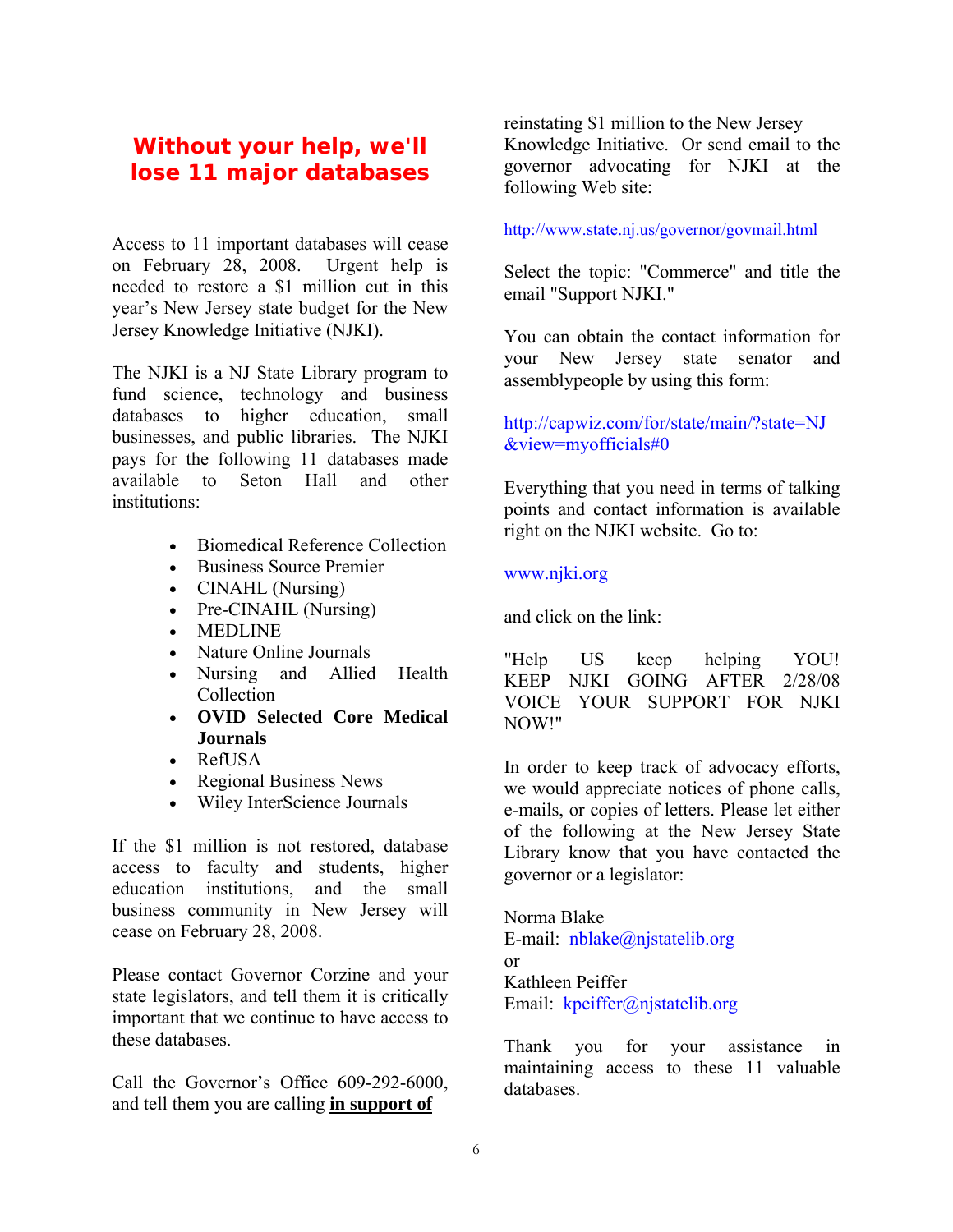# **NJALA MEMBERSHIP APPLICATION**

# **JANUARY-DECEMBER 2008**

**As an NJALA member you receive newsletters, invaluable networking opportunities, discounts on workshops, and an annual two-day conference. To join now return this form to our Membership Secretary:** 

> **Heather Rivera North End Branch Library 722 Summer Ave. Newark NJ 07104**

| Name:                  |      |  |
|------------------------|------|--|
| Title/Dept:            |      |  |
| Library:               |      |  |
| Library Address:       |      |  |
| City, State, Zip:      |      |  |
| <b>Business Phone:</b> | Fax: |  |
| E-Mail Address:        |      |  |
| Area of Expertise:     |      |  |
|                        |      |  |

\_\_\_Renewal New

\_\_\_Regular Dues \$20 (support staff, i.e.: library assistants, clerks, technicians, paraprofessionals, etc.)

\_\_\_Associate Dues \$15 (all those who do not qualify as regular members)

Please make sure to update your contact information – especially your email address so that you will be able to receive the *NJALA Quarterly Review*.

#### **MAKE CHECKS PAYABLE TO NJALA**